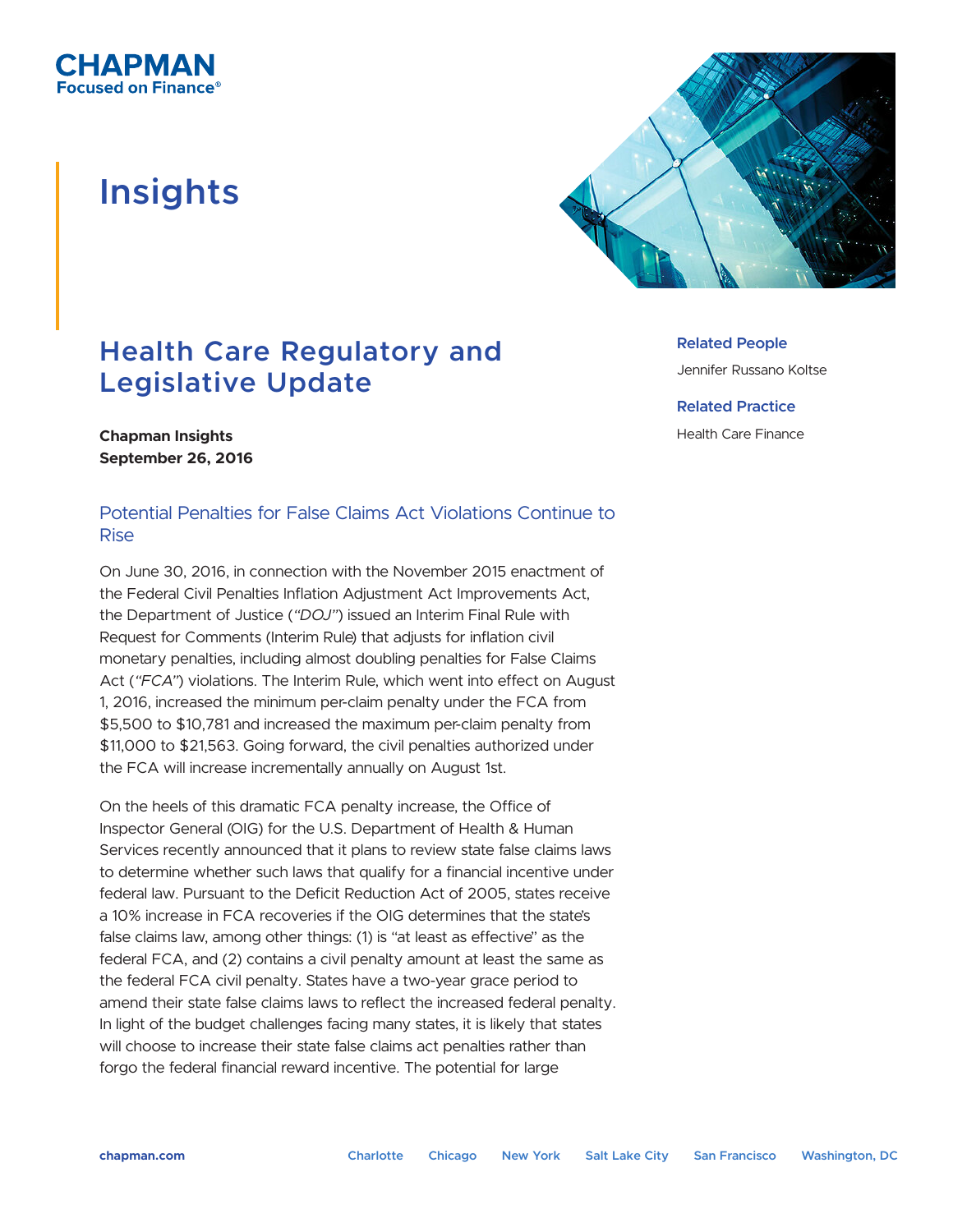

penalties likely will factor into their calculation about whether to challenge or settle FCA allegations.

### Medicaid Fraud Control Unit FY 2015 Annual Report Highlights \$744M in Criminal and Civil Fraud Recoveries; Civil Settlements, Judgments and Recovery Amount Have Decreased Over 5-Year Period

The Office of Inspector General (*"OIG"*) has released its Medicaid Fraud Control Units Fiscal Year 2015 Annual Report. The Report compiles data on investigations and prosecutions by the 50 Medicaid Fraud Control Units (*"MFCUs"*), jointly funded state entities which investigate and prosecute Medicaid provider fraud and patient abuse or neglect under State law. According to the Report, MFCUs attained 1,553 convictions in FY 2015, the highest in the last five years. Seventy-one percent of these convictions involved fraud and nearly one-third were of personal care services (*"PCS"*) attendants or other home care aids. For the same period, MFCUs reported 731 civil settlements and judgments and \$744M in criminal and civil recoveries. Of the 731 civil settlements and judgments reported, nearly 40 percent involved pharmaceutical manufacturers. The Texas MFCU reported over a quarter (\$210M of \$744M) of the total recoveries reported. New York, Tennessee, California, Florida and Wisconsin, combined accounted for 50 percent of civil recoveries (\$196M of the \$394 in civil recoveries). The Report notes that civil settlements and judgments have decreased modestly over the last 5 years, and civil recovery amounts have decreased significantly. The OIG attributes the decrease in the MFCUs civil settlements, judgements, and recoveries as part of a national trend of declining civil health care fraud complaint settlements, especially those involving large pharmaceutical companies.

### OIG Data Brief Indicating Escalating Medicare Billings for Home Respiratory Ventilators May Result in Targeted Program Integrity Efforts

A recently released OIG Data Brief, *Escalating Medicare Billing for Ventilators Raises Concerns* (OEI-12-15-00370) found that in 2015, Medicare paid 85 times more claims for E0464 ventilators (noninvasive pressure support ventilators) than it did in 2009, leading to rapidly escalating expenditures for this type of device. The OIG concluded that the E0464 ventilator billing trend is being driven primarily by three unnamed national suppliers that have rapidly expanded their market share and that accounted for 54 percent of the nationwide growth in beneficiaries with E0464 ventilator claims from 2012 to 2015. The OIG also concluded that Medicare paid \$25 million for E0464 ventilator claims with indicators of inappropriate billing (e.g., billing for multiple devices, billing for separate accessories, or billing to treat obstructive sleep apnea) and indicated that these claims will be referred to CMS for further review. This OIG Brief will likely result in targeted program integrity efforts in this area, such more frequently Durable Medical Equipment (*"DME"*) Medicare Administrative Contractors prepayment reviews.

#### Comment Period for New Bundled Payment Models Closing October 3rd

On July 25, the Centers for Medicare & Medicaid Services (*"CMS"*) issued a proposed rule mandating bundled payments models for cardiac care. Under the proposed episode-based payment models, the hospital in which a patient is admitted for care for a heart attack, bypass surgery, or surgical hip/femur